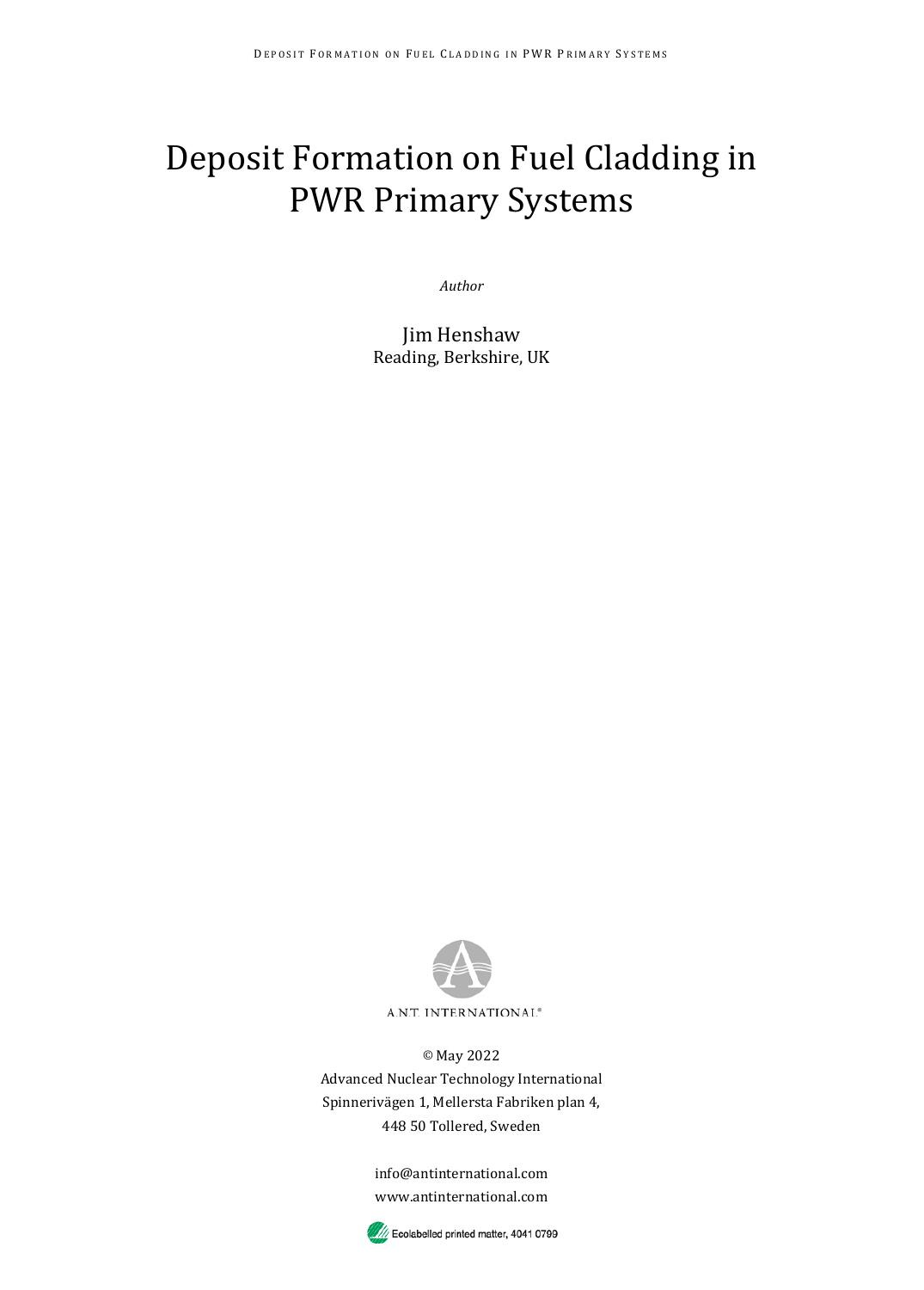#### **Disclaimer**

The information presented in this report has been compiled and analysed by Advanced Nuclear Technology International Europe AB (ANT International®) and its subcontractors. ANT International has exercised due diligence in this work, but does not warrant the accuracy or completeness of the information. ANT International does not assume any responsibility for any consequences as a result of the use of the information for any party, except a warranty for reasonable technical skill, which is limited to the amount paid for this report.

#### **Quality-checked and authorized by:**

FRAMS

Mr. Peter Rudling, Chairman of the Board of ANT International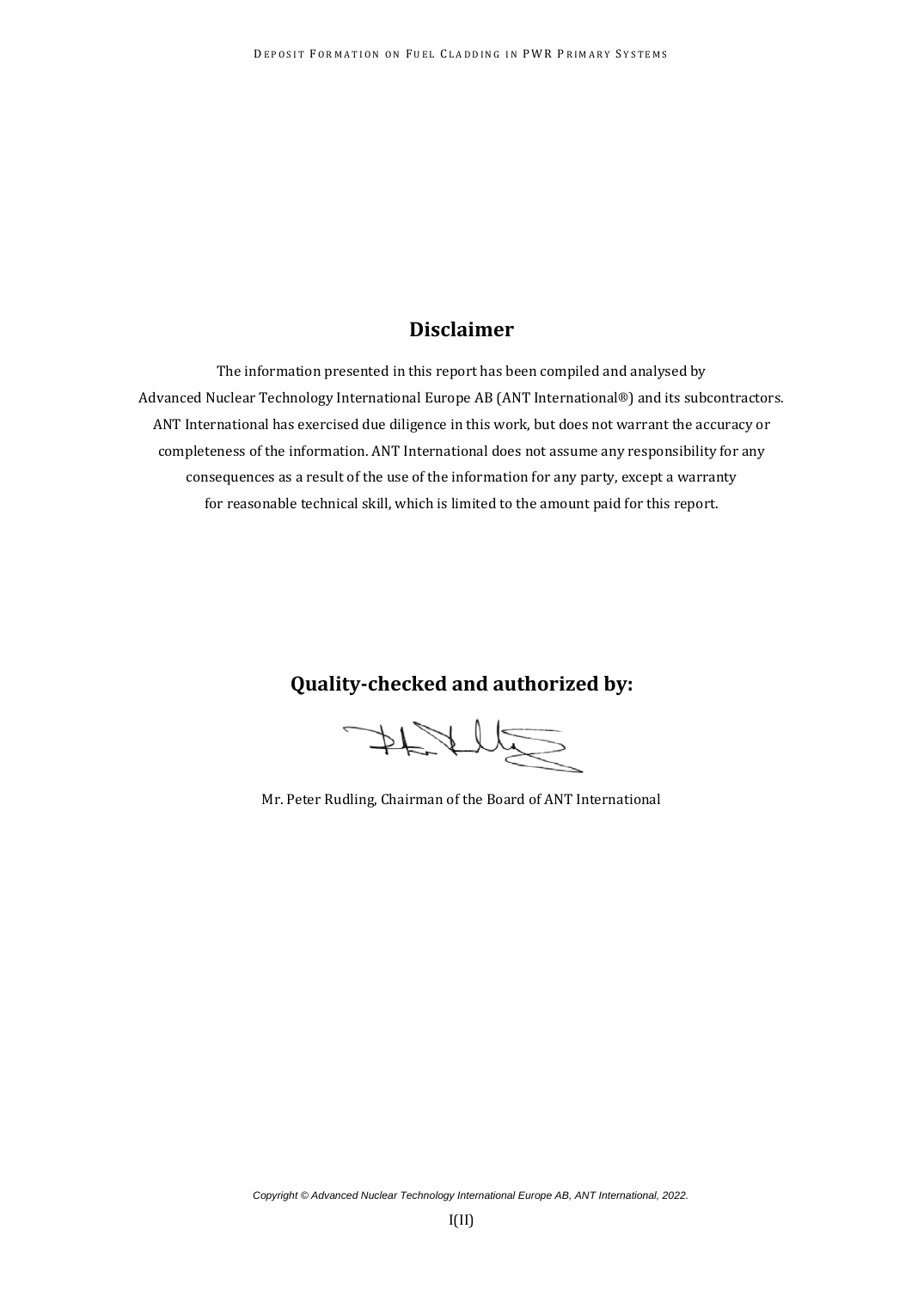#### **Contents**

| 1                       |                                                | <b>Introduction</b>                                                                                                                                                                                                                                                                                                                                                                                                                                                                                                                                                                                                                                |                                                                                                                    |  |  |  |
|-------------------------|------------------------------------------------|----------------------------------------------------------------------------------------------------------------------------------------------------------------------------------------------------------------------------------------------------------------------------------------------------------------------------------------------------------------------------------------------------------------------------------------------------------------------------------------------------------------------------------------------------------------------------------------------------------------------------------------------------|--------------------------------------------------------------------------------------------------------------------|--|--|--|
| $\overline{\mathbf{2}}$ | <b>Historical Occurrences of PWR Fuel Crud</b> |                                                                                                                                                                                                                                                                                                                                                                                                                                                                                                                                                                                                                                                    |                                                                                                                    |  |  |  |
|                         | 2.1<br>2.2<br>2.3                              | Early Crud Experiences at PWR Plants.<br>More Recent Crud Experiences at PWR Plants.<br>Crud Induced Power Shifts (CIPS) and High Duty Cores.                                                                                                                                                                                                                                                                                                                                                                                                                                                                                                      |                                                                                                                    |  |  |  |
| 3                       |                                                | <b>Mechanism of Crud Formation In PWR Systems</b>                                                                                                                                                                                                                                                                                                                                                                                                                                                                                                                                                                                                  | $3-1$                                                                                                              |  |  |  |
|                         | 3.1<br>$3.2\phantom{0}$<br>3.3                 | <b>Overall Description of Fuel Crud Mechanism</b><br><b>General Corrosion and Release from Steel and Inconel Alloys</b><br><b>Corrosion Mechanism</b><br>3.2.1<br>Effect of Temperature, pH and O <sub>2</sub> concentration on Stain-less Steel<br>3.2.2<br>Corrosion<br><b>Corrosion Rates of Ni Based Alloys</b><br>3.2.3<br><b>Corrosion Product Release</b><br>3.2.4<br><b>Fuel Crud Deposition Mechanisms</b><br>3.3.1<br>Dry Out/Flashing Deposition Mechanism<br>Electrokinetic Deposition Mechanism for Fuel Crud Formation<br>3.3.2<br>Salt Precipitation Deposition Mechanism<br>3.3.3<br><b>Particle Deposition Mechanism</b><br>3.3.4 | $3-1$<br>$3 - 5$<br>$3 - 5$<br>$3 - 7$<br>$3-11$<br>$3 - 13$<br>$3-14$<br>$3 - 15$<br>$3 - 15$<br>$3-16$<br>$3-17$ |  |  |  |
| 4                       |                                                | <b>Fuel Crud Thermal Hydraulics, Properties and Chemistry</b>                                                                                                                                                                                                                                                                                                                                                                                                                                                                                                                                                                                      | $4 - 1$                                                                                                            |  |  |  |
|                         | 4.1<br>4.2<br>4.3<br>4.4                       | <b>Fuel Crud Thermal Hydraulics and Material Transport</b><br><b>Chemistry Taking Place Within Fuel Crud</b><br><b>Fuel Crud Properties</b><br><b>Results of Fuel Crud Calculations</b>                                                                                                                                                                                                                                                                                                                                                                                                                                                            | $4 - 1$<br>$4 - 5$<br>$4 - 7$<br>$4 - 8$                                                                           |  |  |  |
| 5                       |                                                | Modelling of material transport in a PWR primary circuit.                                                                                                                                                                                                                                                                                                                                                                                                                                                                                                                                                                                          | $5 - 1$                                                                                                            |  |  |  |
|                         | 5.1<br>5.2                                     | <b>Outline of Material Transport Models.</b><br><b>Results of Material Transport Modelling.</b>                                                                                                                                                                                                                                                                                                                                                                                                                                                                                                                                                    | $5-1$<br>$5-4$                                                                                                     |  |  |  |
| 6                       |                                                | <b>Discussion and Summary</b>                                                                                                                                                                                                                                                                                                                                                                                                                                                                                                                                                                                                                      | $6 - 1$                                                                                                            |  |  |  |

**References**

**Unit conversion**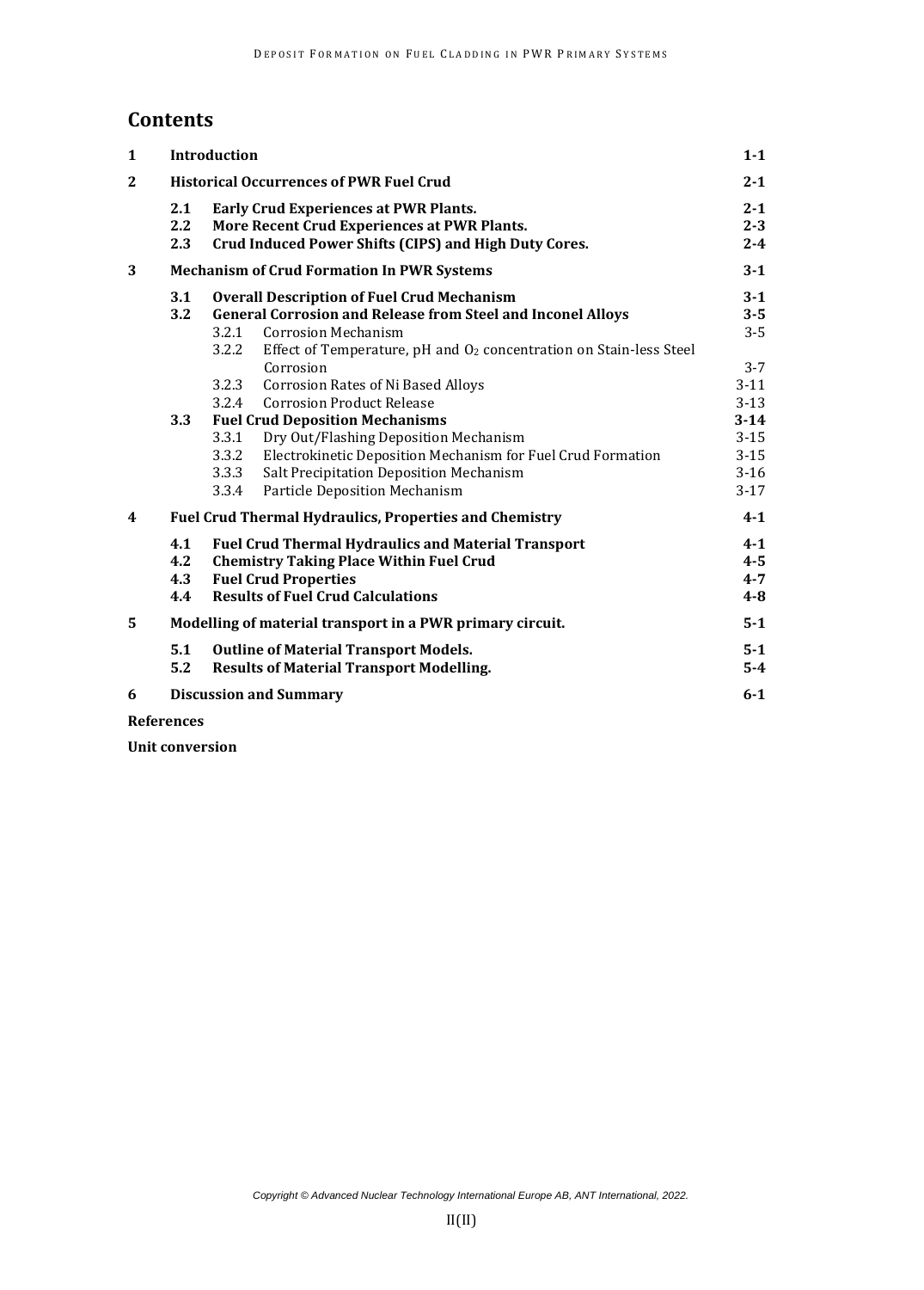### **1 Introduction**

Formation of deposits on Pressurised Water Reactor (PWR) fuel cladding has been an inherent problem in these systems since their inception [Odar, 2014] and remains a problem to-date [Kim et al, 2021; Yeon et al, 2010; Maeng et al, 2008]. How these deposits arise, their structure, composition and what mitigating strategies can be utilised to deal with them will be discussed in detail in this report. Needless to say, though, that understanding this phenomenon is difficult as it is a consequence of many interacting physical processes including: material property behaviour, coolant chemistry, thermal hydraulics (both bulk and local) and neutronics. Consequently, some understanding of each of these topics is required to appreciate the observed complex behaviour and is why, even after 5 to 6 decades of study, the nuclear industry is still tackling this problem. However, a great deal of knowledge and understanding has been gained over this period and this report will attempt to discuss some of the most useful studies that have been carried out.

The term crud is used to describe deposits on fuel clad and is thought to have arisen as the acronym for, Chalk River Unidentified Deposit, identified in early studies performed on the NRX Canadian test reactor\* [Urbanic et al, 1979]. Since these early studies fuel crud has been identified in many light water cooled reactors [Sawochka et al, 1997; Byers et al, 2004; Ries, 2004] and has led to problems such as [Odar, 2014]:

- Increased pressure drops across the core [Sandberg, 1967];
- Changes in core reactivity as a consequence of increased fuel temperatures [Weisman & Bartnoff, 1965];
- Crud induced power shifts (CIPS) from the top to the bottom of the core, formally referred to as axial offset anomaly's (AOA) [Deshon, 2004];
- Fuel clad failure and fission product release [Mitchell, 1997, 1998];
- Increased levels of radioactivity at shutdown and during normal operations.

Some of these historical observations will be discussed below along with the detailed mechanism for crud formation. In summary, fuel crud arises from deposits of metal/metal oxide phases released during corrosion of out-of-core alloy surfaces. The fact that the composition, amount and distribution of crud in the core varies from reactor to reactor and often from cycle to cycle for a specific reactor [Byers et al, 2004] indicates several system variables are important in determining crud behavior. Clearly the release and deposition processes must differ from reactor to reactor and cycle to cycle, so understanding what causes these differences is essential to understanding reactor observations of fuel crud. This report will discuss the deposition and release mechanisms in great detail to attempt to correlate reactor design and operations with observed fuel crud behaviour.

Section 2 will provide a brief history of fuel crud in PWR systems. Almost all reactors during their operational life will have encountered fuel crud deposits, but it is not the intention here to provide a complete historical review of all these incidents. If the reader is interested in more historical data then it is recommended, they read [Odar, 2014]. This report will focus on the more important observations and studies which have influenced our understanding of this phenomena. The mechanisms for material release, transport and deposition in the core will be discussed in detail in Section 3. How these are influenced by material choice, coolant chemistry and core design will also be discussed. Section 4 will discuss what occurs within fuel crud that may affect its deposition rate, its effect on core neutronics and possible impact on clad corrosion leading to failure. Finally, a discussion will be given summarizing our current understanding and where future work is required to further this knowledge.

<sup>\*</sup> Built in 1947, a 10-50 MW thermal, heavy water reactor.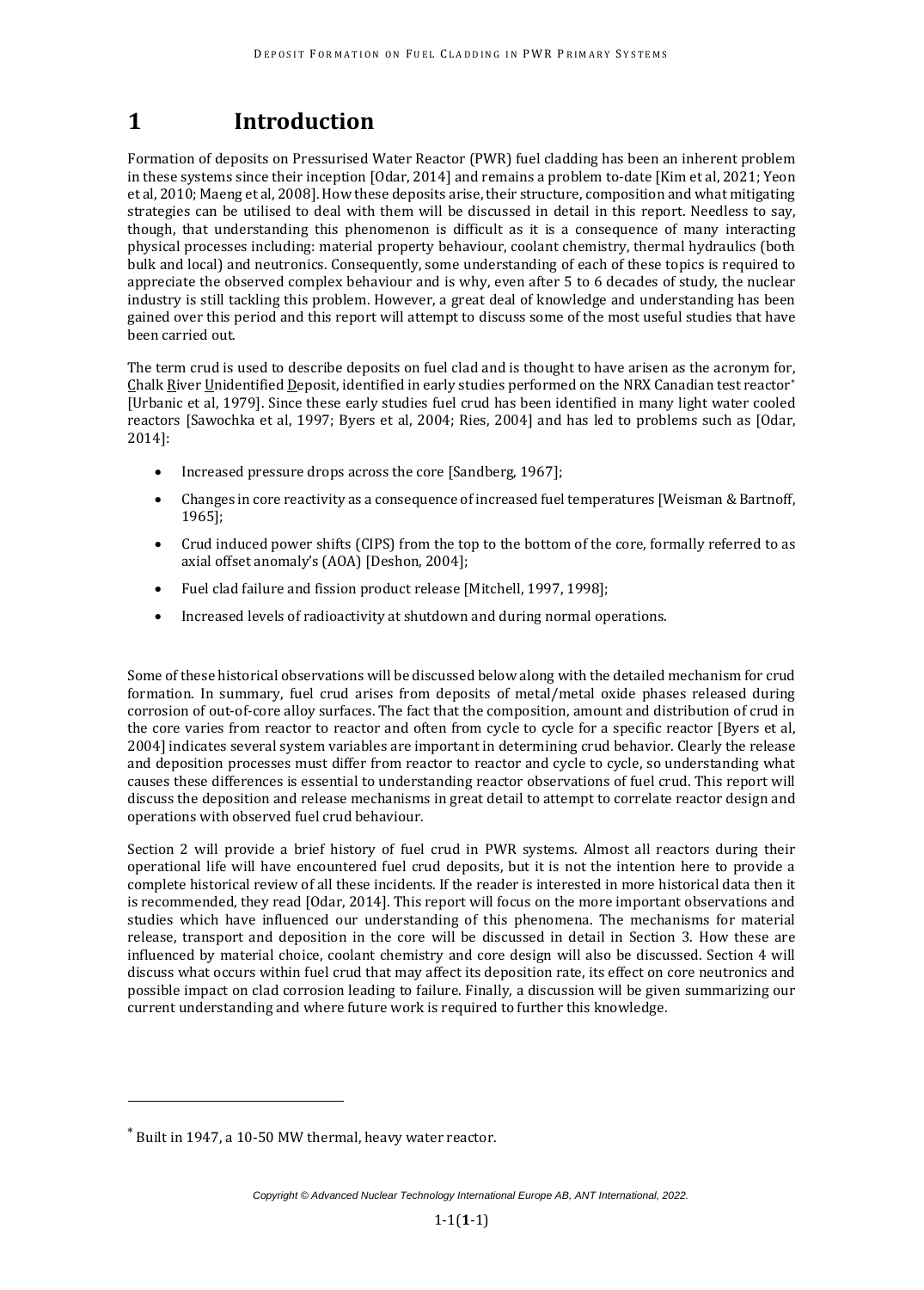## **2 Historical Occurrences of PWR Fuel Crud**

#### 2.1 Early Crud Experiences at PWR Plants.

Solomon and Roesmer [Solomon, 1976] reported fuel crud deposits found at the Point Beach and Beznau reactors during cycles 1-3. The deposits were small, with most occurring in the first cycle of operation. At Beznau 35 assemblies with fuel crud were inspected which showed a range of depositions, as shown in (Table 2-1).

> Bundle Deposits, mg/dm<sup>2</sup> **Grid Level**  $A-11$  $A-29$  $A-05$  $B-65$  $B-59$  $C-115$  $C-83$  $C-89$ 6-7 (top) 64 180 204 183 223 235  $5-6$ 3  $\overline{a}$ Ξ. -Core Center ----> Periphery

Table 2-1: Reported crud deposit amounts at Beznau PWR plant [Solomon, 1976]

For cycle 1 the crud thickness ranged from 2-15µm (assuming a crud density of 3g/cm3), while crud thicknesses in subsequent cycles were of the order of a factor of 10 smaller. There was some indication that the amount of crud increased towards the top of the assemblies and towards the periphery of the core.

At Point Beach a range of patterns were noted for the crud distributions, as illustrated in (Figure 2-1), with a median crud amount of  $46mg/dm^2$  ( $\sim$ 1.5 $\mu$ m), with slightly more deposition towards the top of the core.



Figure 2-1: Crud distributions observed at Point Beach [Solomon, 1976].

Chemical analysis (ICP-MS) was performed on samples of the crud and results of these are shown in (Table 2-2).

*Copyright © Advanced Nuclear Technology International Europe AB, ANT International, 2022.*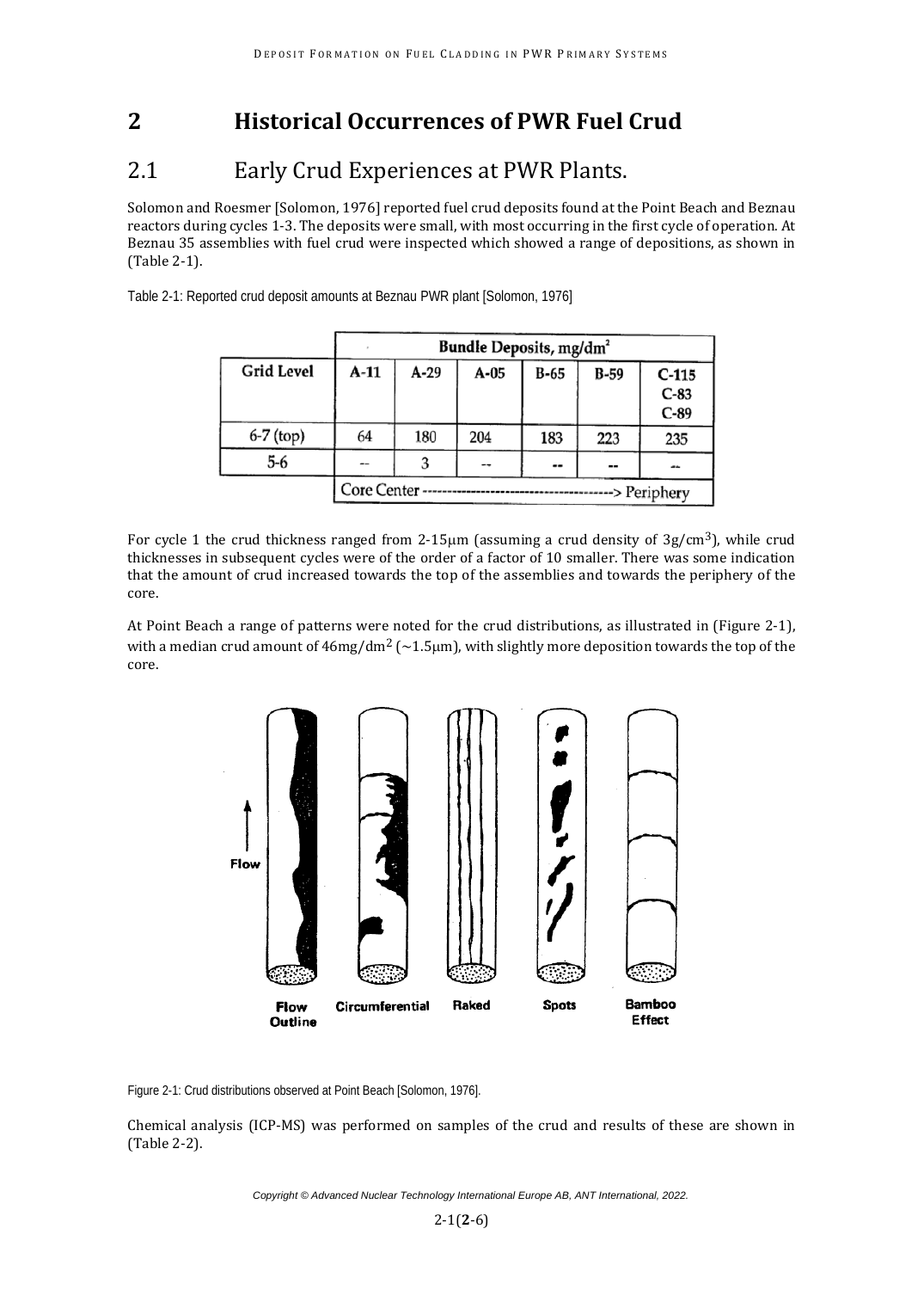# **3 Mechanism of Crud Formation In PWR Systems**

# 3.1 Overall Description of Fuel Crud Mechanism

Crud on fuel cladding is a consequence of release of metals from corroding out-of-core materials into the coolant that subsequently deposit on the fuel clad. (Figure 3-1), taken from [Odar, 2014], gives a schematic representation of the processes that are occurring in the reactor:



Figure 3-1: Schematic of PWR plant fuel cladding deposit formation (Odar 2014).

In Western PWR's the out-of-core systems are constructed of stainless steels (hot leg, cold leg etc) and nickel-based alloys (steam generator tubes) and so predominantly release Fe and Ni into the coolant that subsequently deposits on the fuel. In the coolant the both soluble and particulate material exists and both potentially may deposit on the clad. In general, the steam generator tubes provide the largest surface area in contact with the coolant and so it is thought this part of the primary system provides that largest quantity of material depositing in the core. However, such simple considerations should be treated with caution, (Table 3-1), taken from [Polley and Pick, 1986] shows the areas for the various materials in a 4 loop Westinghouse PWR. The ratio of Inconel SG materials area to the stainless steels surface area is approximately 7, which means that if stainless steel materials in these systems corroded roughly 7 times faster than Inconel materials then the contributions of both materials to corrosion products in the water would be roughly equivalent. That is, factors other than simple geometric considerations need to be considered when assessing the sources of fuel crud.

Table 3-1: Typical system values for a 4-lopp Westinghouse PWR [Polley and Pick, 1986].

|                                         | Zircaloy               | 7x10 <sup>3</sup>   |
|-----------------------------------------|------------------------|---------------------|
| Surface Area (m <sup>2</sup> )          | Inconel                | 1.8x104             |
|                                         | <b>Stainless Steel</b> | 2.7x10 <sup>3</sup> |
| Primary System Volume (m <sup>3</sup> ) | 240                    |                     |
| <b>CVCS Flow Rate (kg/s)</b>            | 4.7                    |                     |
| <b>CVCS Removal Efficiency</b>          | 0 Q                    |                     |

The study by Polley and Pick also provided some early data on the composition of fuel crud, as well as the levels of Fe and Ni in the coolant. (Table 3-2) is taken from their paper

*Copyright © Advanced Nuclear Technology International Europe AB, ANT International, 2022.*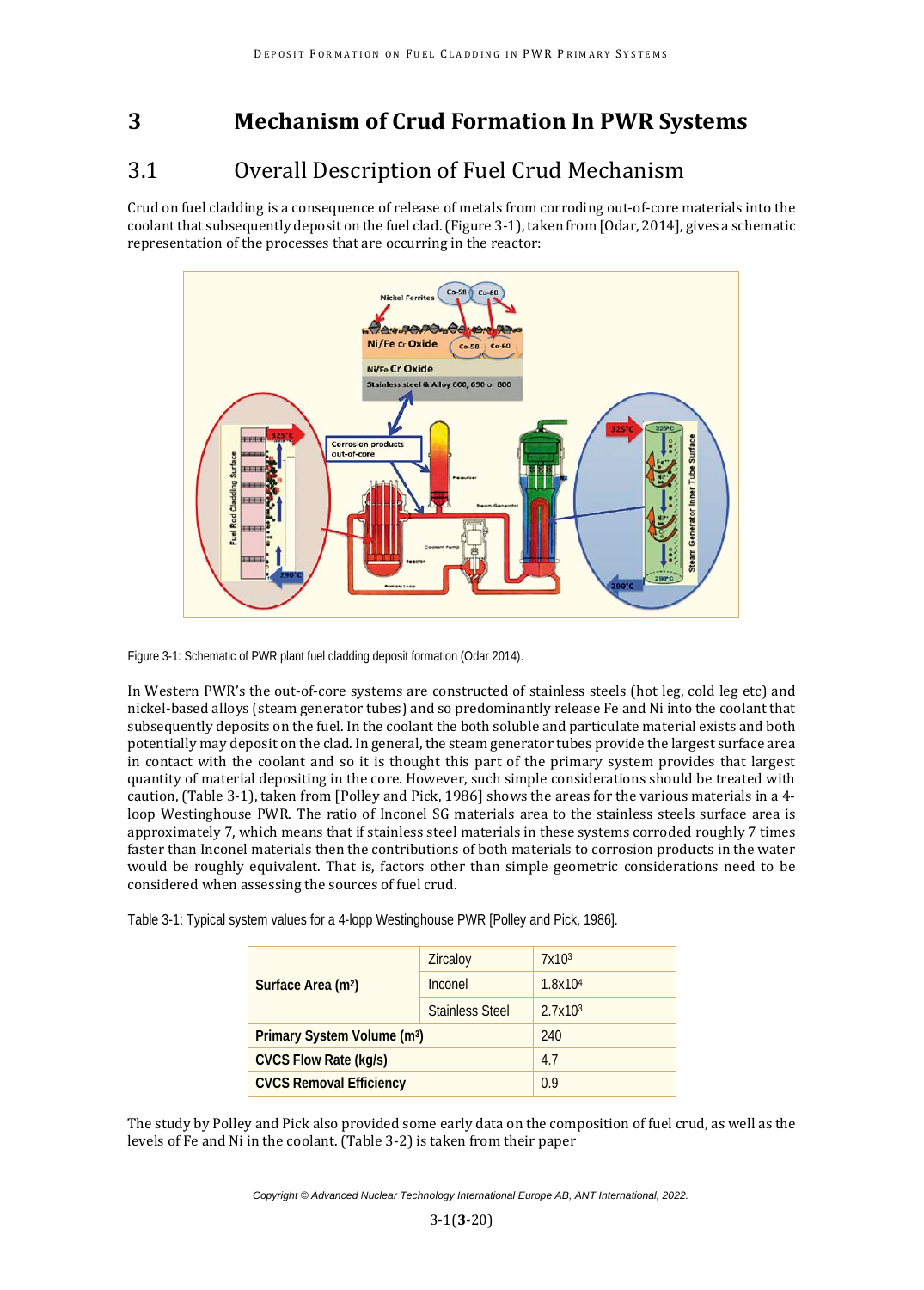# **4 Fuel Crud Thermal Hydraulics, Properties and Chemistry**

## 4.1 Fuel Crud Thermal Hydraulics and Material Transport

(Figure 4-1) is an SEM image of a piece of fuel crud from the Vogtle plant generated during cycle 8.



Figure 4-1: High magnification SEM of a crud flake obtained from Span 6B from Vogtle-2 Cycle 8. [Deshon, 2004].

The figure shows a typical porous material containing a number of large channels, some as large as  $10\mu$ m in diameter in this figure, often referred to as steam chimneys. This structure indicated the mechanism for heat transport through the crud, first suggested by [Cohen, 1974], in which water is drawn into the crud through the crud porous matrix (shell) and exits as steam along the chimney's shown in the above figure. This heat removal mechanism is known as wick boiling. (Figure 4-2) is a schematic of a single crud chimney and surrounding porous shell, in which the total heat flux, q, from the fuel pin must be removed by conduction  $(q_c)$  and evaporation  $(q_v)$  through the crud. The Cohen model assumes zero convective heat removal within the shell because of the restraints on free fluid flow imposed by the porous medium.



Figure 4-2: Schematic of heat transport processes through fuel crud.

*Copyright © Advanced Nuclear Technology International Europe AB, ANT International, 2022.*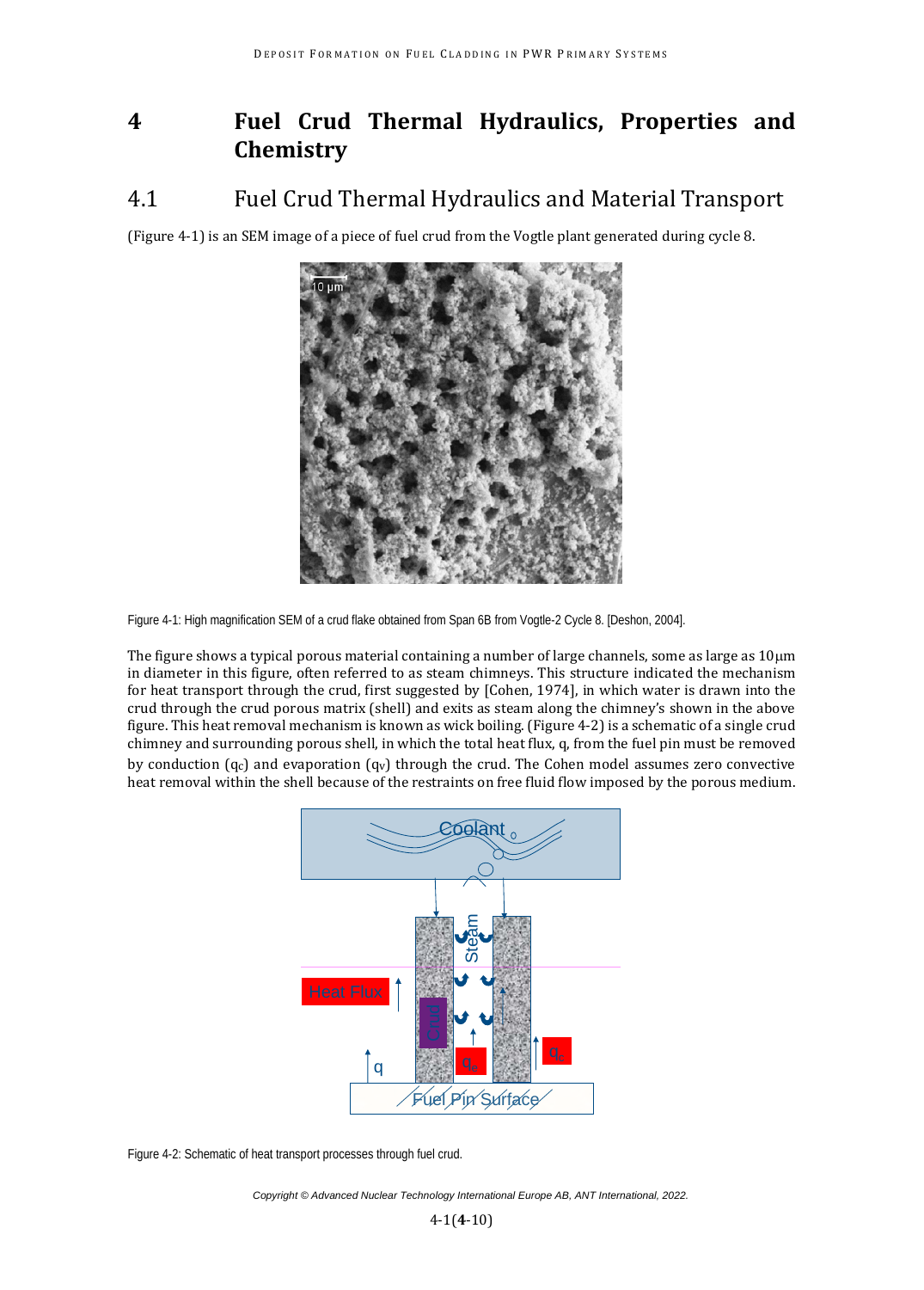Steady state heat balance between evaporation and conduction means that:

Equation 4-1: 
$$
\int_{hell}^{S} q_c dA + \int_{chimney} q_e dA = 0
$$

Here the conductive heat flow is across the area parallel to the clad surface and the evaporative heat flux is along the area of the steam chimney wall. Using Gauss's divergence theorem to convert the first integral into a volume integral we can therefore write:

Equation 4-2: 
$$
\int_{shell} \frac{dq_c}{dx} dV + \int_{chimney} q_e dA = 0
$$

Since the area of the chimney,  $dA = 2\pi r_c dx$  and the volume of the shell  $dV = f dx/N_c$ , where  $r_c$  is the radius of the chimney,  $N_c$  the chimney density (number per unit area) and f the fraction of area covered by the shell  $(f = 1 - N_c \pi r_c^2)$  , it is possible to write

Equation 4-3: 
$$
\frac{dq_c}{dx} + \frac{2\pi r_c N_c}{f} q_e = 0
$$

In terms of temperature in the crud the conductive heat flux is  $q_c = -k_c dT/dx$  and the evaporative heat flux is given by  $q_e = h_e (T - T_s)$ , where  $k_c$  is the conductivity of the crud,  $h_e$  is the evaporative heat transfer coefficient and  $T_s$  the saturation temperature of water. This leads to Cohen's equation for the temperature distribution in the crud, which is:

Equation 4-4: 
$$
\frac{d^2T}{dx^2} - \frac{2\pi r_c N_c h_e}{f k_c} (T - T_s) = 0
$$

This was originally solved by Cohen with the boundary conditions:

Equation 4-5: 
$$
T = T_o
$$
 at  $x = 0$ 

Equation 4-6: 
$$
k_c \left(\frac{\partial T}{\partial x}\right)_{x=d} = \frac{q_0}{f}
$$
 at  $x = d$ 

Here  $T<sub>o</sub>$  is the temperature at the crud-coolant interface (x = 0) and  $q<sub>o</sub>$  the total heat flux from the clad into the crud of thickness d. Although the boundary condition (Equation 4-5) is correct, in order to determine the temperature at the crud-water interface it is necessary to apply the boundary condition:

Equation 4-7: 
$$
k_c \left(\frac{\partial T}{\partial x}\right)_{x=0} = h_{fc}(T_b - T_o)
$$

Here  $T_b$  is the bulk coolant temperature and  $h_{fc}$  is the forced convection heat transfer coefficient in the presence of boiling, note this is different than the forced convection term with no boiling e.g., using a Dittus-Boulter correlation [Collier & Thome, 1994].

Mass balance through the crud means that the mass of water flowing into the shell must equal the mass of steam exiting from the chimney. Analogous to the equation for heat balance it is possible to express mass conservation as:

Equation 4-8: 
$$
\int_{shell} \rho_w u_l dA + \int_{chimney} j_e dA = 0
$$

Here  $\rho_w$  is the density of water,  $u_l$  the liquid water flow velocity and  $J_e$  the steam mass flux, given by  $J_e = \frac{q_e}{r} = h(T - T)/H$  where H is the vanorisation enthalny of water. Analogous to the heat transfer  $\frac{\sigma}{\sigma} = h_e (T - T_s)/H_v$ , where  $H_v$  is the vaporisation enthalpy of water. Analogous to the heat transfer analysis this leads to the mass balance equation: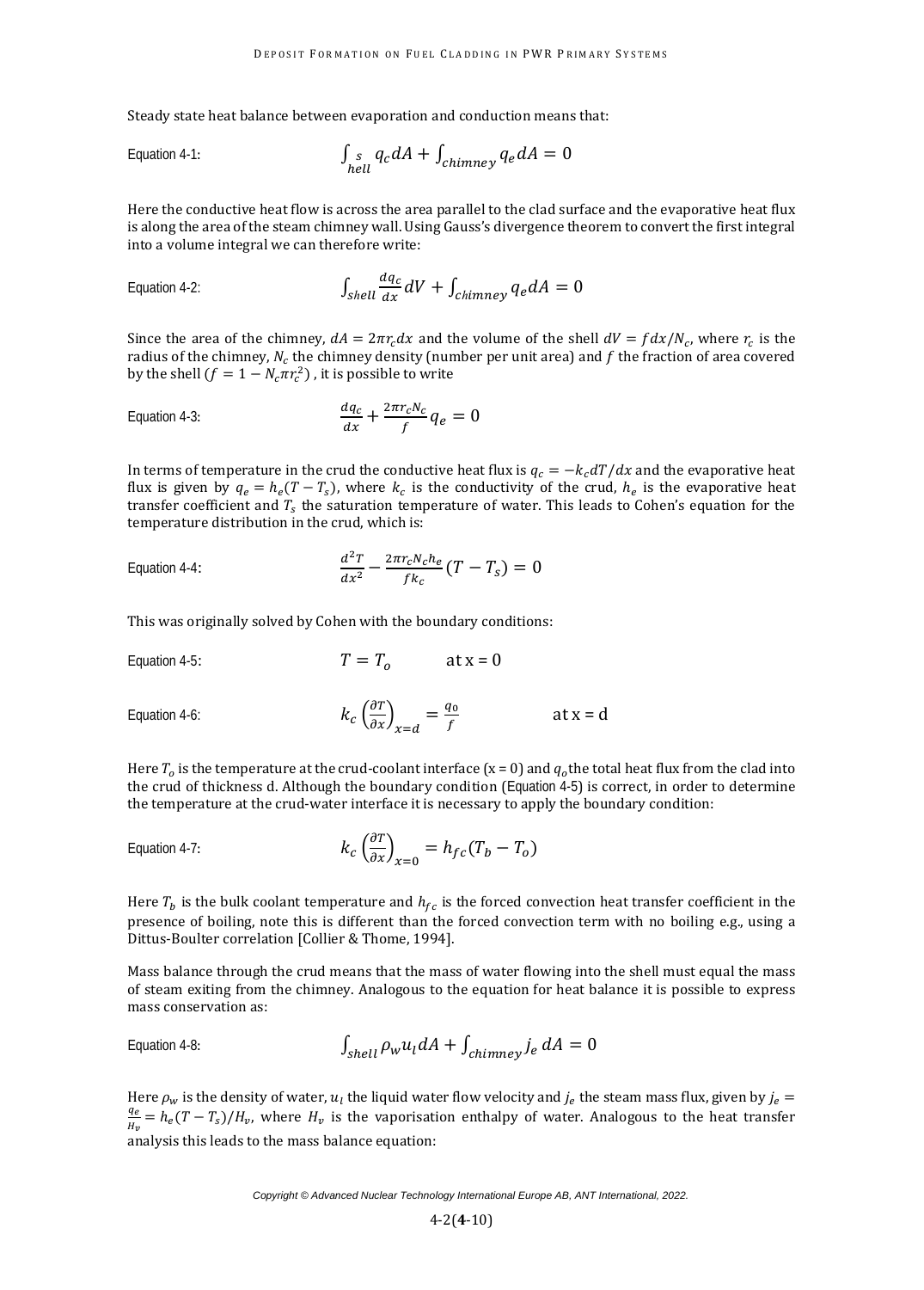## **5 Modelling of material transport in a PWR primary circuit.**

#### 5.1 Outline of Material Transport Models.

(Figure 5-1) is a very simple schematic of a PWR primary circuit:



Figure 5-1: Simple schematic of PWR circuit.

As previously stated soluble and particulate Ni and Fe material are released from the cold leg, hot leg and steam generator and re-distributed around the circuit with the possibility of deposition in the core. To model this process the primary circuit can be split into N sections and, from molar conservation of either iron or nickel in solution around the primary circuit, the following equation applies

Equation 5-1: 
$$
V_i C_i \frac{dx_i}{dt} = \frac{\dot{m}}{\rho_{f,i-1}} C_{i-1} x_{i-1} - \frac{\dot{m}}{\rho_{f,i}} C_i x_i - J_i A_i \text{ (i = 1....N)}
$$

where *V* is the section volume, *C* is the total molar concentration of the coolant, *x* is the mole fraction of iron or nickel in the bulk coolant,  $\rho_f$  is the bulk density of water,  $\dot{m}$  is the mass flow rate, A is the section area, *J* is the molar flux of iron or nickel to the surface of the section, and suffix *i* denotes the plant section number. It is generally numerically more stable to formulate the problem in terms of mole fractions and this also makes it simpler to deal with changes in the fluid density. The steady state solution can be obtained by solving

Equation 5-2: 
$$
\frac{\dot{m}}{\rho_{f,i-1}} C_{i-1} x_{i-1} - \frac{\dot{m}}{\rho_{f,i}} C_i x_i - J_i A_i = 0
$$

which is a set of non-linear equations and can be solved using any general method for solving such sets of equations.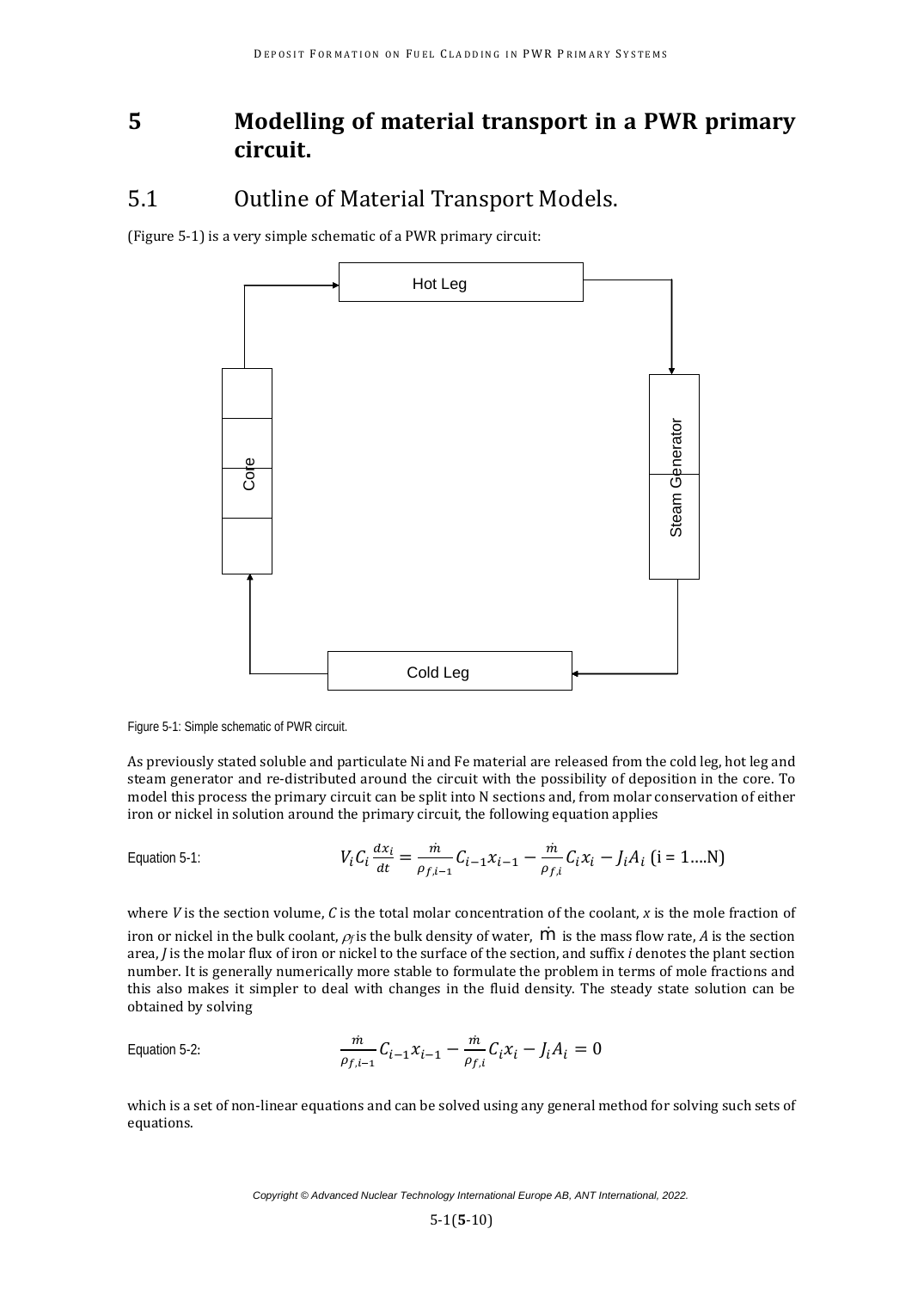# **6 Discussion and Summary**

The problem of deposits on fuel cladding has been happening since the early PWR designs and is still occurring. Early occurrences were resolved by the introduction of better water chemistry, better operational procedures and material choices, but the requirement to operate existing plants at high powers and for longer fuel cycles meant a resurgence in the problem in the early to mid 90's. Even in the last decade several plants have experienced CIPS issues as a consequence of fuel crud, even though they operate with good water chemistry and use alloy 690 SG's.

Fuel crud arises from corrosion of out-of-core alloys, the release of a fraction of the corrosion products as soluble and particulate material and the re-deposition of this material in the core. Both deposition of soluble and particulate material is occurring, driven by the temperature gradient between the clad surface and bulk water and boiling enhanced mass transfer towards the surface. Precipitation on the clad surface is likely, the extent of which is driven by the degree of supersaturation of Ni. Particle deposition on the fuel clad also occurs and both processes are enhanced by boiling. Boiling increases the rate of deposition and moving from sub-cooled to wick boiling leads to a much greater fraction of the heat flux being removed by this mechanism. That is, the formation of crud leads to higher deposition rates in crud covered regions. This feed-back process can be mollified by a re-distribution of power in the fuel pin.

Once crud is formed conditions within these deposits can be very different than in the bulk coolant. Boric acid concentrations can be molar levels and Li concentrations are also very high. These large concentrations lead to significant increases in the saturation temperature of water and elevated temperatures with the crud. For crud thicknesses of 50µm or so temperature increases of the order of 10 degrees might be expected. Such temperature changes generally lead to a drop in the solubility limits of potential salts that can form in the crud and therefore their precipitation. Of particular concern are Li-Borate salts and in plants adding Zn then ZnO and Zn2SiO4 are potential precipitates. According to the models Li-Borate salts start to appear in crud around 20µm thick and this is consistent with the appearance of CIPS in plants. The increase in Li concentration in the crud could potentially increase clad corrosion rates, however such effects are mitigated by the presence of boric acid, also present. There has been no evidence that thick crud deposits lead to a significant increase in fuel failures in PWRs.

The processes of fuel crud formation and conditions within the crud can be modelled. This is not straightforward as all the differential equations required to describe the problem are coupled. The equations for material release, transport and deposition are also coupled to those for the fuel crud in two ways:

- 1. Deposition rates of soluble and particulate materials depend on the deposition boiling velocity. This term depends on the temperature profile through the crud, which depends on the thickness of crud, the increase in saturation temperature (dependent on coolant boric acid levels) and crud properties (porosity, chimney radius etc.).
- 2. Precipitation rates depend on species surface concentrations that depends on, To, the crudcoolant interface temperature. This term is determined by balancing conductive heat flux through the crud with the forced convective heat flux into the coolant. This balance equation depends on the heat transfer terms through the crud and therefore crud properties.

In general the models have been reasonably successful in predicting plant behaviour, both chemistry and neutronics observations. This is using reasonable, realistically physical, parameter values and using a consistent set of parameters across a range of PWR's. Probably the most uncertain term when performing calculations are the corrosion rates of out-of-core materials, as there are relatively wide ranges of these terms, based on measured data, some of which has been discussed here. However, there are still significant areas in which these models could be improved, for example the models for particle release and deposition are very simple, take no account of the particle size or local turbulence. Likewise, there is a large absence of important thermodynamic data with many equilibrium constants that are used having only been measured at low temperatures, compared to those expected in fuel crud. Both small scale laboratory studies and better plant measurements are required to improve these models.